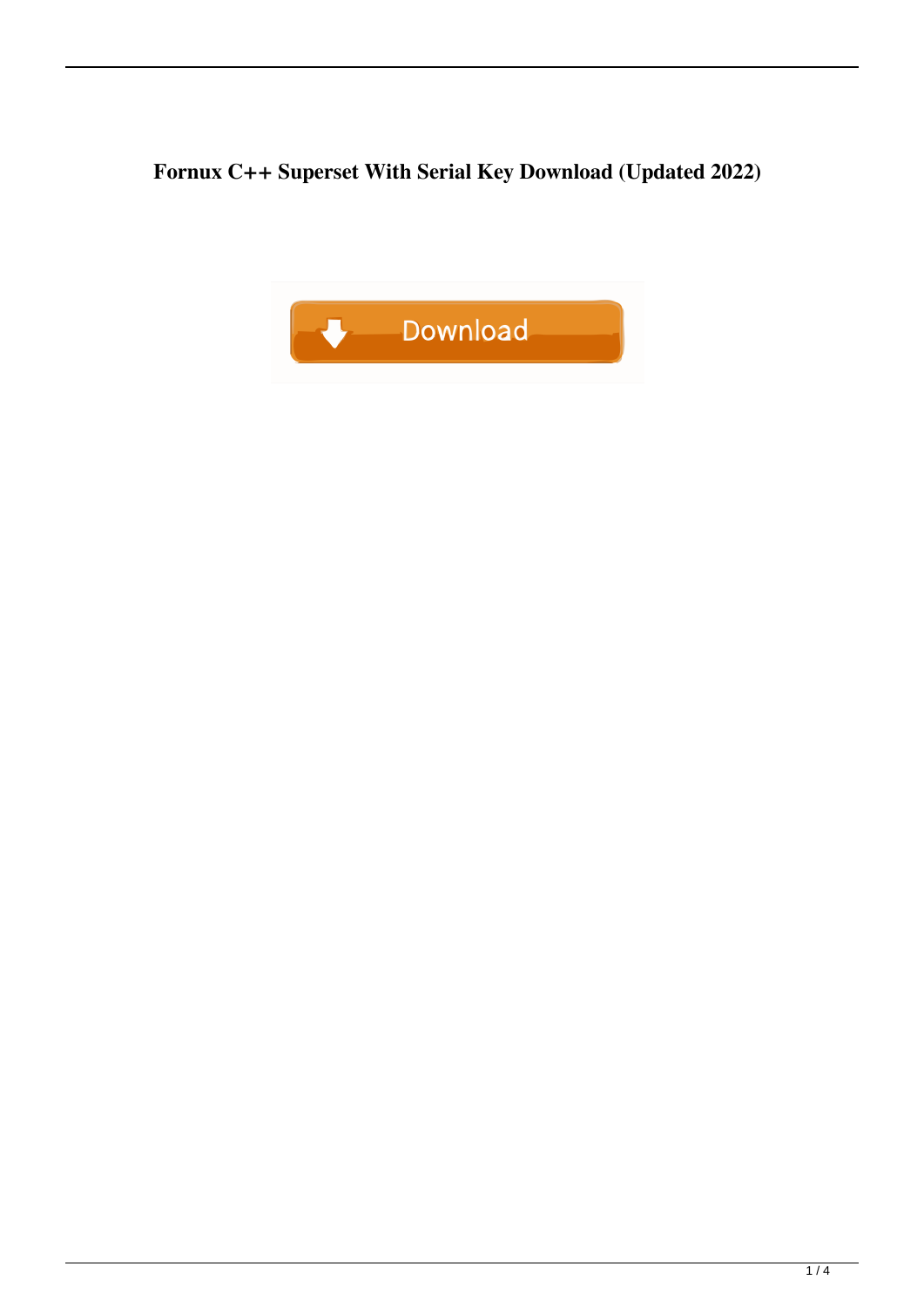# **Fornux C++ Superset Crack + [April-2022]**

1. C/C++ code can be 'injected' into an application created in the Fornux C++ Superset Crack. 2. Based on the embedded target that is being used, the resulting binaries can be installed on systems such as PIC, AVR, or ARM/32 or ARM/64. 3. The C/C++ code is compiled in a real-time environment, without the use of any sort of runtime libraries. 4. The compiler has been designed to provide more than sufficient functionality and even though the compiler is extremely small in size, there is no need to worry about any additional memory consumption during the runtime of the resulting binaries. 5. The final product contains a very high standard of compatibility, making it highly recommendable to be used on various devices and platforms. 6. The ability to convert from C to C++ is a highly beneficial feature. 7. A set of extensions are also integrated to the compiler that allow the development of C/C++ multi-threaded applications. 8. The embedded targets that are supported by the compiler include the PIC, ARM, AVR and ARM/32 or ARM/64 platforms. 9. The compiler also has the ability to run on any operating system that has been ported for execution on the target platform. 11. The majority of the applications that are created using the Fornux C++ Superset Crack Keygen can be customized to suit the requirements of the target application. 12. This way, it is possible to modify any of the features that are offered by the compiler in order to accommodate the requirements of the application that is being created. 13. The compiler is known for producing high-speed executables that are highly adaptable. 14. Its very minimal size allows it to be easily managed by small embedded targets. 15. The strength of the C++ language enables developers to create clean, bug-free applications. 16. The product is extremely easy to use since it has a very simple interface. 17. The compiler allows for direct insertion of the generated code into the C or C++ source files. 18. The entire C and C++ source files can be easily seen and edited by the users. 19. The compiler is offered at the full retail price of only \$59.00. 20. Since the project started with the aim of providing embedded programmers the

### **Fornux C++ Superset With Registration Code**

77a5ca646e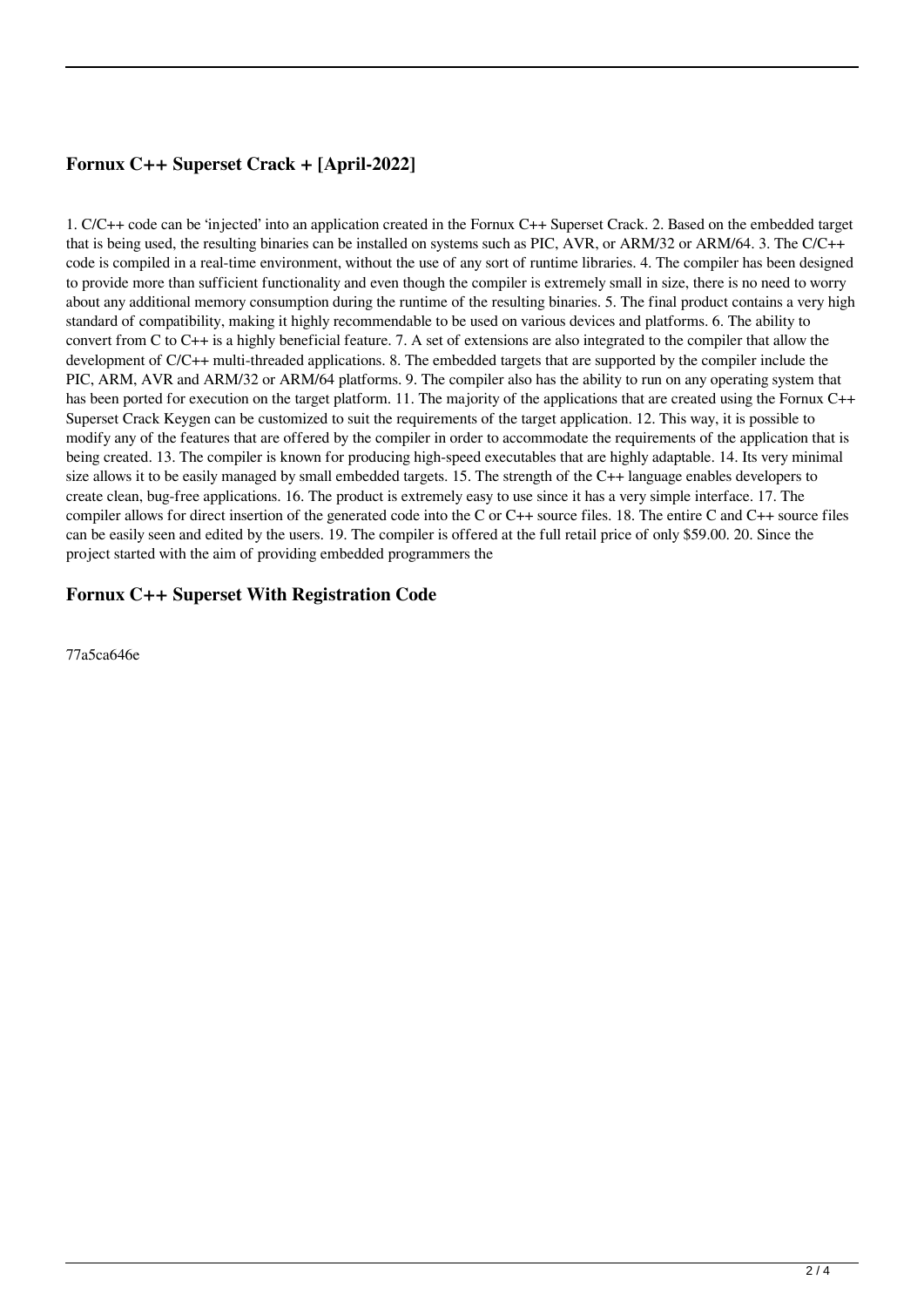### **Fornux C++ Superset Crack + Free**

Fornux C++ Superset is an application programming interface (API) used for the development of application programs that will be developed using C++. The compiler will be aimed for the creation of static and dynamic executables. The tool is very easy to be used, as there are no additional parameters, apart from the compiler library that needs to be provided in order to begin the process. It takes into consideration the way that your code was compiled (linked) with the instructions given. The main concern of the Fornux compiler is to detect the actual cyclic references within the application and even to fix the same using some advanced routines. The application interface (API) of the compiler allows for the writing of custom code. This is advantageous since it allows for the development of programs that are not actually created by the Fornux compiler. The final application is executed in such a way that it will result in a regular, deterministic crash-free application that will be equipped with the functions that were written by the developer. The maximum amount of memory that can be allocated by the Fornux C++ Superset is virtually unlimited. The same will be the case with the number of functions that can be used in a given application. The amount of memory that can be used by a compiled program is determined by the parameters given by the developer. The code will be compiled in a single.cpp file, which is in the same directory that contains the.h file that contains the code. The compiler will have an on-screen menu that will allow the user to perform all the features that are normally associated with the user interface (UI) of such an app. The user can navigate through the process of compiling the application, as well as, the actual process of producing the target executable. The first step is to determine the type of application that is to be made. This is done by selecting one of the four suggested menus. The input will be in a form of a single character that will define the kind of application that is to be built. In the event that the developer would like to have the user's program to be prepared for use in a specific environment (i.e. real-time application), then the preprocessor will be used to provide that feature. There will be an additional set of routines that are provided by the preprocessor that will be incorporated into the source code. The execution of the application will be viewed on the screen of the

#### **What's New In?**

Fornux C++ Superset is a source-to-source compiler that has been developed to be used with software applications. The compiler uses to detect cyclic references, which are interconnected blocks of memory that never become deallocated. The resulting applications that will be yielded by the compiler are maintained into a real-time fashion, working on most embedded platforms. The compiler was designed to provide unhindered performance in terms of the actual speed of the resulting executables, and also make it easier to handle the embedded systems. Version: 1.0 Prerequisites: Windows: Windows XP, Windows 7, or Windows Vista (All editions) Linux: Ubuntu, Fedora, Debian, CentOS Apple: Mac OS X 10.6 or higher Mac: Mac OS X 10.6 or higher Source: #----------------------------------------------------------------------------- Fornix is a trademark of (Fornix is a registered trademark of Janos Moser) #-----------------------------------------------------------------------------

#----------------------------------------------------------------------------- # Compiler name : DBSplit # Date : 2013/03/25 # Author : Janos Moser # Program size : 136.6 KB # Location : C:\Users\Janos\Desktop\Fornix\Fornix C++ Superset\DBSplit\DBSplit.cpp # Installation : C:\Users\Janos\Desktop\Fornix\Fornix C++ Superset\DBSplit # Compiler type : C++ # Linker : GNU ld # Architecture : 64-bit # Library : GNU # Optimization : # Assembly : none # Linker options : -m32 -Ttext 0x100 -Tlink 0x400 -Bdll -bconsole # Linker flags : -m32 -Ttext 0x100 -Tlink 0x400 -Bdll -bconsole # Input files : # Output files : DBSplit.exe # Compilation : \$(CC) -Og -m32 -Tlink 0x400 -Bdll -bconsole \$(LINKER\_OPTIONS) \$(INPUT\_FILES) # Compilation : \$(CC) -Og -m32